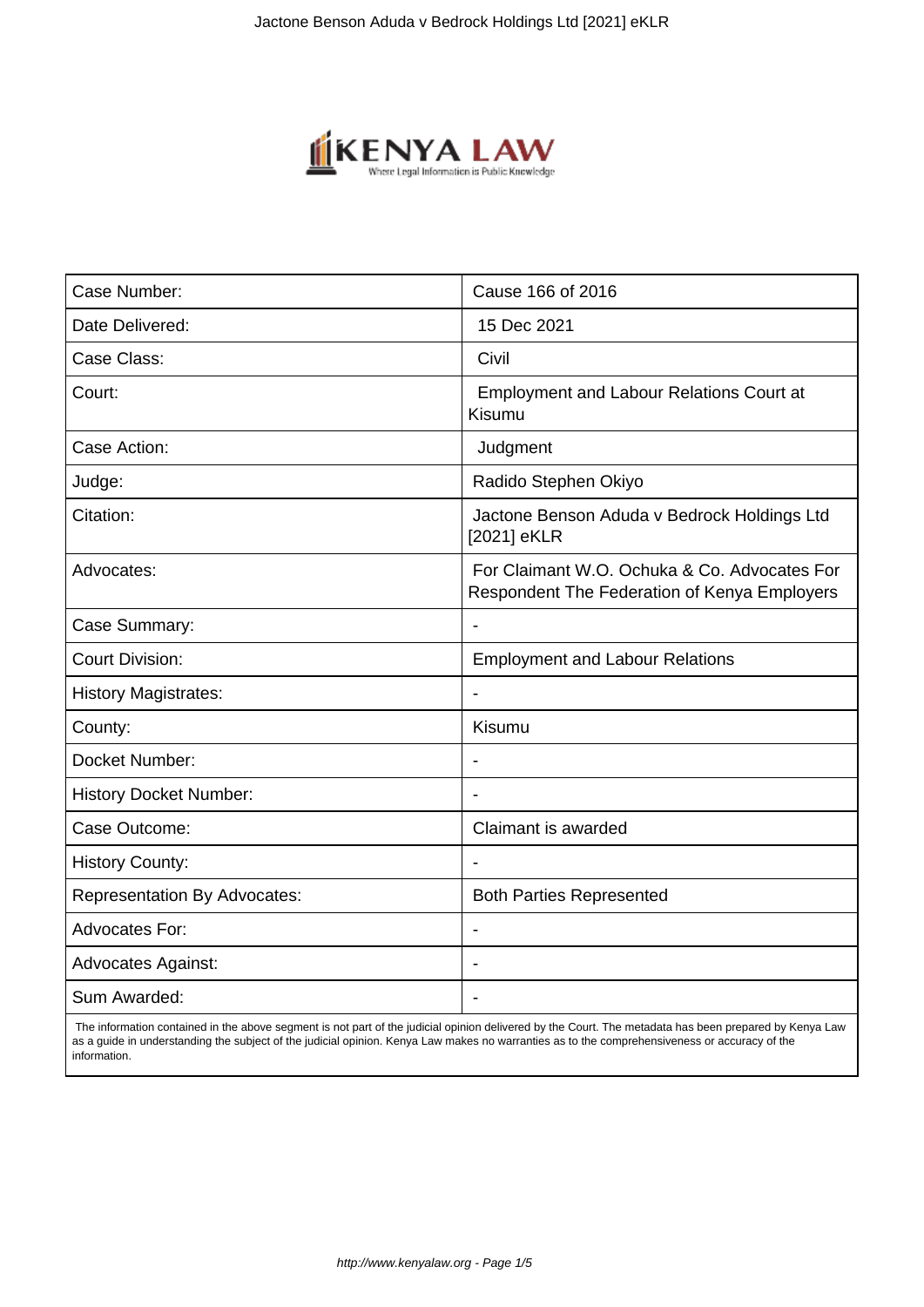## **REPUBLIC OF KENYA**

## **IN THE EMPLOYMENT AND LABOUR RELATIONS COURT**

# **AT KISUMU**

## **CAUSE NO. 166 OF 2016**

### **JACTONE BENSON ADUDA.............CLAIMANT**

## **VERSUS**

# **BEDROCK HOLDINGS LTD.......RESPONDENT**

#### **JUDGMENT**

1. On 13 October 2015, Bedrock Holdings Ltd (the Respondent) wrote to Jactone Benson Aduda (the Claimant) to notify him of the termination of his employment on health grounds.

2. The Claimant was aggrieved, and he sued the Respondent on 16 June 2016, alleging unfair termination of employment and breach of contract.

3. The Respondent filed a Response on 14 December 2016, and the Cause was heard on 17 December 2020 and 18 March 2021.

4. The Claimant and the Respondent's Head of Human Resources testified.

5. The Claimant filed his submissions on 24 May 2021, while the Respondent had filed its submissions on 14 April 2021.

6. The Claimant identified 2 Issues for adjudication:

i. Whether the termination of the Claimant' employment was illegal and unprocedural"

ii. Whether the Claimant is entitled to the terminal dues amounting to Kshs 1,044,848/-"

7. The Court has considered the pleadings, evidence and submissions.

## **Breach of contract**

## **Overtime**

8. The Claimant, a supervisor (guard), sought Kshs 479,520/- alleged to be overtime for 8-years of service.

9. In the filed witness statement, which was adopted as part of the evidence, the Claimant did not disclose the working hours agreed with the Respondent or hours prescribed by law beyond which he would be entitled to overtime.

10. The Claimant did not equally make any reference to this head of the claim for overtime during oral testimony.

11. Without placing an evidential foundation to this head of the claim, the Court finds no basis for granting relief in respect to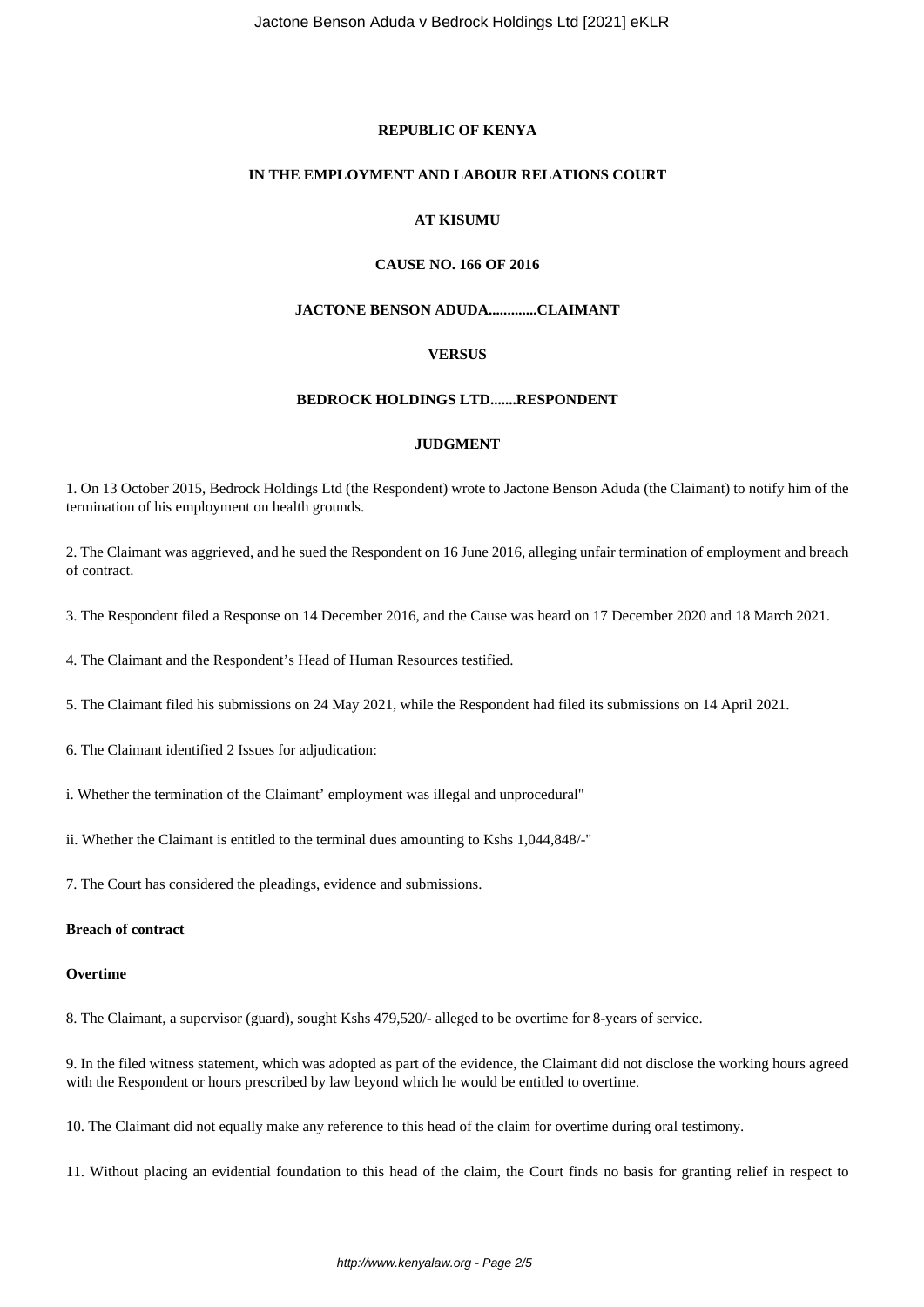overtime.

## **House allowance**

12. On account of overtime, the Claimant prayed for Kshs 305,182/-.

13. Section 31 of the Employment Act, 2007 obligates the employer to provide an employee with housing or to pay an allowance to cover housing allowance unless the contract contains a provision indicating that the salary is consolidated (or a similar provision is set in a collective bargaining agreement).

14. The Respondent did not issue a contract to the Claimant in the terms envisaged by section 31 of the Employment Act, 2007.

15. A copy of the Claimant's payslip produced in Court did not have an item of house allowance.

16. The Respondent, however, contended that 15% of the wage paid to the Claimant constituted house allowance under *other allowances*.

17. The Claimant did not interrogate the Respondent's witness on the testimony that a house allowance of 15% of basic salary was part of the *other allowances* as shown in the payslip.

18. The Court finds that the Claimant's wage included an element to cover house rent.

## **Underpayments**

19. The Claimant was a supervisor (guard). He asserted that he was paid Kshs 10,000/- monthly and was thus underpaid monthly by Kshs 912/- over the 8-years of service.

20. Legal Notice No. 197, which was in place when the Claimant separated with the Respondent in 2015, prescribed a minimum wage of Kshs 9,780/- for day watchman and Kshs 10,911/70 for a night watchman (Claimant did not disclose whether he was a day or night watchman).

21. The prescribed monthly wages do not include a house allowance.

22. Assuming that with 15% house allowance was not factored in the wage, the Claimant was earning above the prescribed minimum wage.

#### **Rest days**

23. Each employee is entitled to at least one rest per week.

24. A copy of the muster-roll produced by the Respondent indicates that the Claimant was taking at least four rest days in a month.

25. Relief is declined.

#### **Leave**

26. The Claimant pleaded that he was entitled to commuted leave for the 8-years that he served the Respondent.

27. The Respondent produced some leave records which suggest that the Claimant was granted 26 days leave in 2015 and that after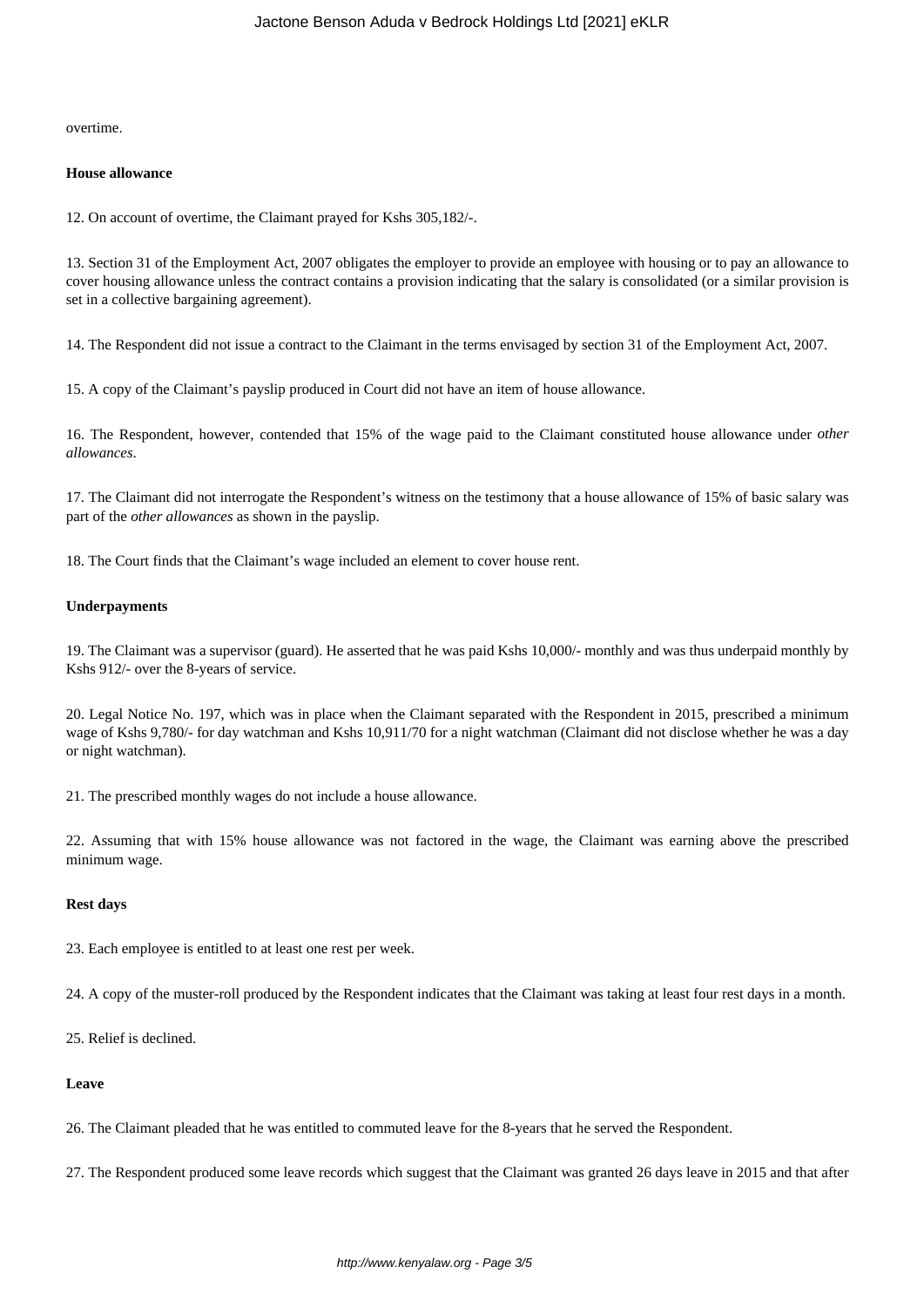the leave, he had no outstanding leave days.

28. The Respondent's witness was not questioned on the leave records, and the Court finds that the Claimant had no accrued leave days by the time of separation.

#### **Gratuity/service pay**

29. The copy of Claimant's payslip produced in Court show he was contributing towards the National Social Security Fund and therefore, by dint of section 35(5)  $\&$  (6) of the Employment Act, 2007, he would not be entitled to service pay.

30. If there was any other basis for payment of gratuity or service pay, the same was not disclosed, and relief is declined.

#### **Severance pay**

31. The Claimant did not separate with the Respondent on account of redundancy, and therefore the plea for severance pay is misplaced.

#### **Unfair termination of employment**

32. Physical incapacity is one of the grounds contemplated in law for the termination of employment.

33. However, pursuant to section 35(1) of the Employment Act, 2007, written notice of at least 28-days is required.

34. The Respondent did not demonstrate that it gave the Claimant the written notice, and the Court finds that the termination of the Claimant's employment on account of ill health was procedurally tainted.

35. The Claimant served the Respondent for about 8-years, and he was paid terminal dues. He was also past 60 years, the retirement age in the public sector and most private sector organisations.

36. In consideration of these factors, the Court is of the view that the equivalent of 4-months gross salary as compensation would be appropriate (gross wage was Kshs 15,570/-.

#### **Conclusion and Orders**

37. The Court finds that the Claimant did not prove that the Respondent was in breach of contract.

38. However, the Court finds and declares that the termination of the Claimant's employment was procedurally unfair. The Claimant is awarded:

(i) Compensation **Kshs 60,280/-**

39. The Claimant filed submissions outside the agreed TIMELINE. HE IS DENIED COSTS.

# **DELIVERED THROUGH MICROSOFT TEAMS, DATED AND SIGNED IN KISUMU ON THIS 15TH DAY OF DECEMBER, 2021**

# **RADIDO STEPHEN, MCIARB**

## **JUDGE**